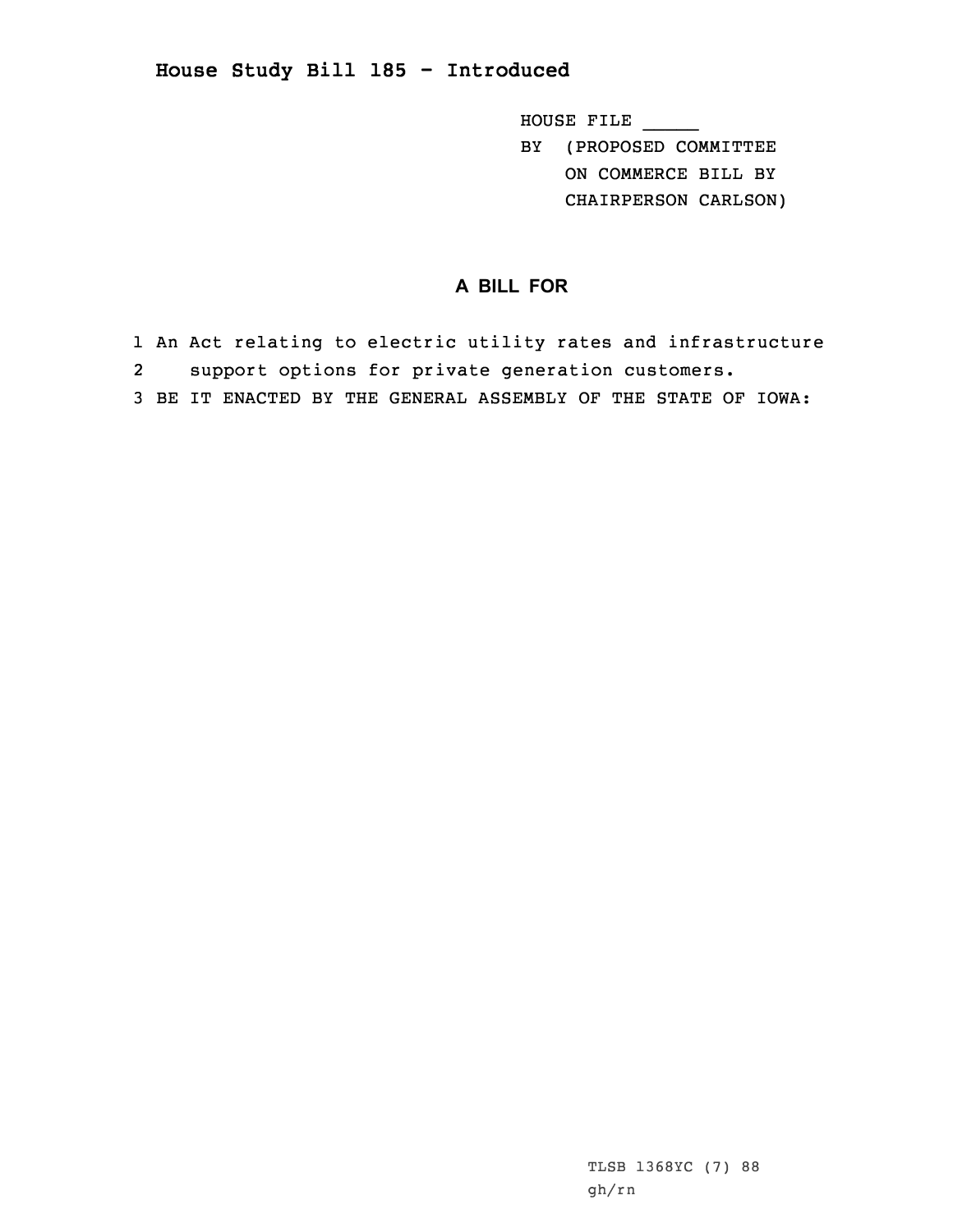1 Section 1. NEW SECTION. **476.49 Private generation rates ——** 2 **infrastructure support options for customers.**

 1. The general assembly recognizes the importance of electric utility infrastructure, including electric generation, transmission, and distribution systems, to provide electric service to all customers in this state, whether electricity is generated by <sup>a</sup> public utility, by <sup>a</sup> customer, or on behalf of <sup>a</sup> customer. The general assembly also recognizes that tariffs for electric service are traditionally designed for the provision of full electric service to customers, not taking into account the private generation of electricity. It is the intent of the general assembly to require customers who utilize private generation to pay their share of costs of electric utility infrastructure, thereby eliminating cross-subsidization. It is also the intent of the general assembly to provide such customers with options to pay their share of costs.

18 2. For purposes of this section, unless the context 19 otherwise requires:

 *a. "Avoided cost"* means the energy rate paid by an electric utility for energy purchases from <sup>a</sup> private generation customer established in the electric utility's board-approved tariff for cogeneration facilities and small power production facilities in compliance with the federal Public Utility Regulatory Policies Act of 1978, 16 U.S.C. §2601 et seq.

<sup>26</sup> *b. "Private generation customer"* means an electric utility 27 customer who utilizes <sup>a</sup> private generation facility.

 *c. "Private generation facility"* means an alternate energy production facility that is owned, leased, operated by, or operated on behalf of <sup>a</sup> private generation customer and whose production of electricity is used to offset <sup>a</sup> portion or all of the customer's electricity bill or usage that would otherwise be purchased from an electric utility.

34 3. <sup>A</sup> rate-regulated electric utility may file tariffs with 35 the board applicable to any private generation customer who

 $-1-$ 

LSB 1368YC (7) 88 gh/rn 1/5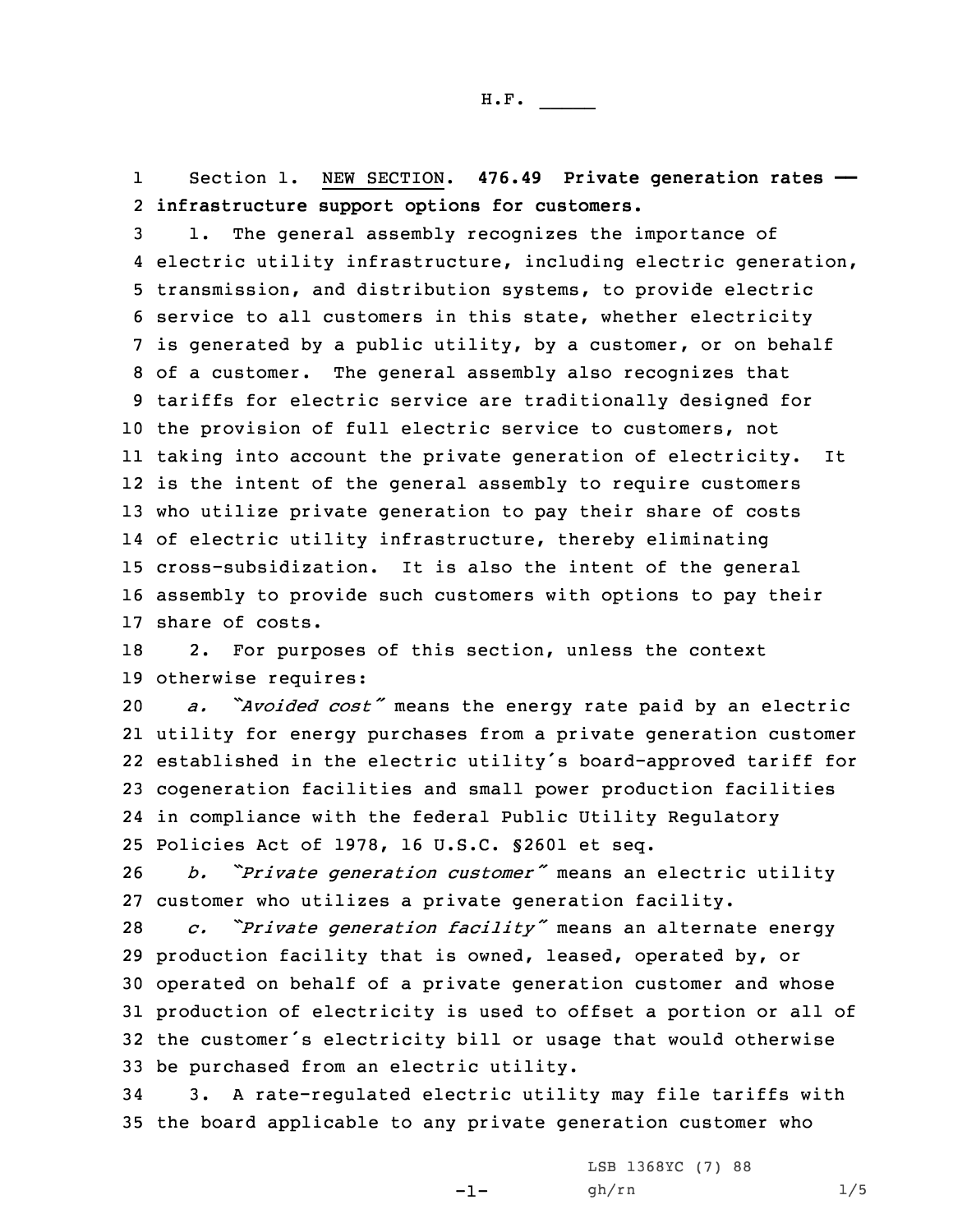utilizes <sup>a</sup> private generation facility installed on or after the date <sup>a</sup> tariff is approved pursuant to subsection 5. All tariff rates charged to <sup>a</sup> private generation customer for electric service shall recover the electric utility's cost of providing electric service to the applicable customer class, as determined by the board in the electric utility's most recently approved rate proceeding. Tariffs filed pursuant to this section shall be designed to ensure that <sup>a</sup> private generation customer pays for electric utility infrastructure costs. Tariffs filed pursuant to this section shall require <sup>a</sup> private generation customer to choose one of the following rate structures for the provision of electric service:

 *a.* <sup>A</sup> minimum infrastructure charge rate structure whereby the private generation customer pays <sup>a</sup> minimum amount each month, or the private generation customer's applicable standard electric service bill, whichever is higher. The private generation customer's applicable standard electric service bill shall be calculated using the applicable standard retail tariff. This tariff rate structure shall allow the private generation facility to offset the private generation customer's energy usage, and shall allow excess energy to carry forward in the form of excess energy credits to offset the private generation customer's energy usage in future billing periods. This tariff rate structure shall also include an annual cash-out of excess energy credits at <sup>a</sup> rate that does not exceed the electric utility's avoided cost.

 *b.* <sup>A</sup> multi-part rate structure whereby rates applicable to the customer include, at <sup>a</sup> minimum, <sup>a</sup> fixed basic service charge, an energy charge designed to recover variable costs, and <sup>a</sup> monthly demand charge designed to ensure that the private generation customer pays for fixed electric utility infrastructure costs. This tariff rate structure shall allow the private generation facility to offset the private generation customer's energy usage, and shall allow excess energy to carry forward in the form of excess energy credits to

 $-2-$ 

LSB 1368YC (7) 88 gh/rn 2/5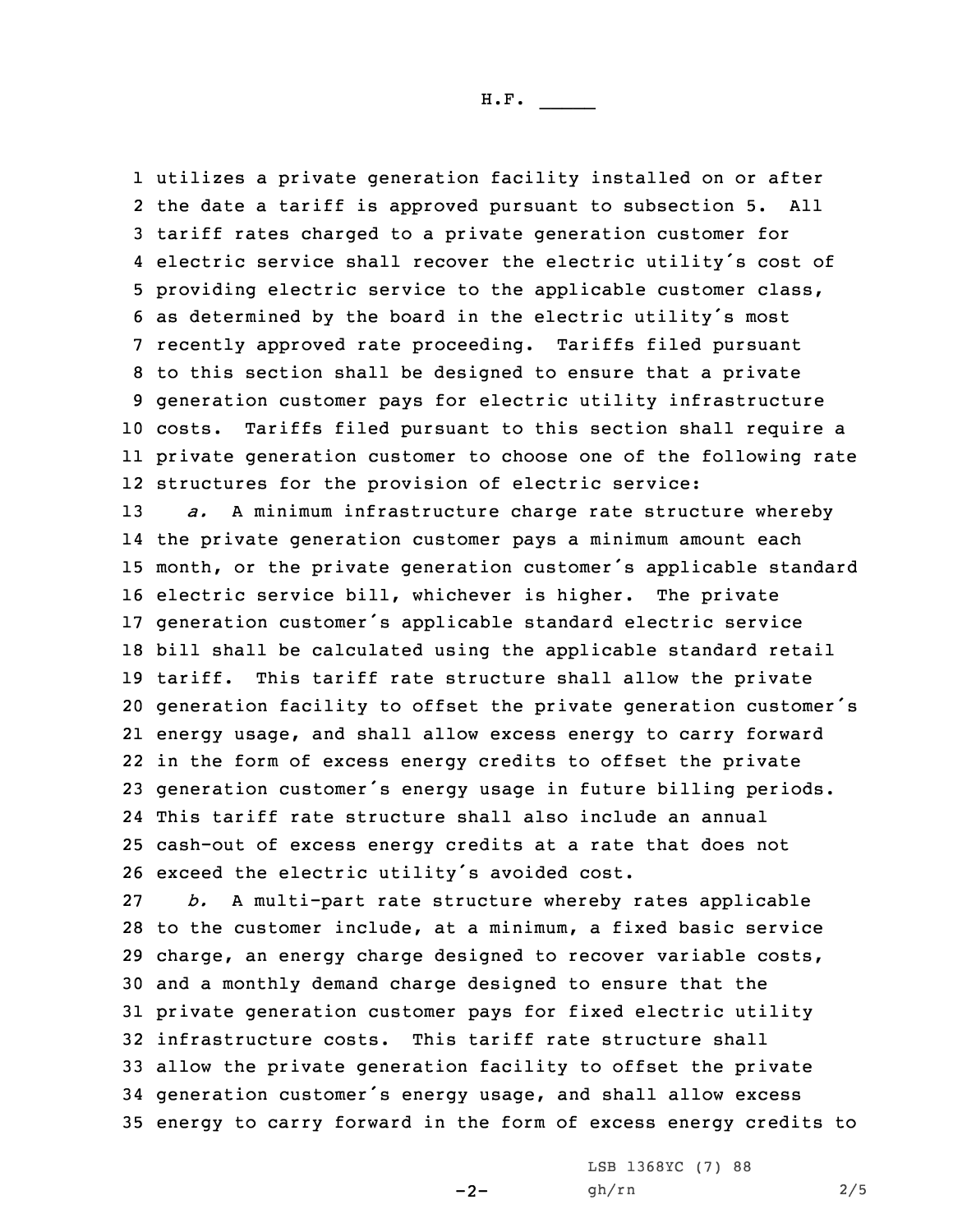H.F. \_\_\_\_\_

1 offset the private generation customer's energy usage in future 2 billing periods. This tariff rate structure shall also include 3 an annual cash-out of excess energy credits at <sup>a</sup> rate that does 4 not exceed the electric utility's avoided cost.

 *c.* <sup>A</sup> buy all and sell all rate structure whereby the private generation facility's output is measured separately from the private generation customer's consumption. All electricity consumed shall be purchased from the electric utility and all electricity generated shall be sold to the electric utility on <sup>a</sup> monthly basis. Rates applicable to the private generation customer for all electricity purchased from the electric utility shall be the applicable standard retail tariff. Rates applicable for electricity purchased from the private generation customer shall not exceed the electric utility's avoided cost.

 *d.* <sup>A</sup> rate structure filed by the electric utility that recovers the electric utility's cost of providing electric service to the applicable customer class, subject to board approval.

 4. The board shall review <sup>a</sup> tariff filed pursuant to this section for compliance with this section, and shall approve the tariff as filed or with modification to meet compliance with this section within ninety days of filing. If the board fails to review the tariff within ninety days of filing, the tariff shall be deemed approved. <sup>A</sup> tariff approved pursuant to this subsection shall supersede any previously approved tariffs applicable to private generation customers, except as provided in subsection 5.

 5. <sup>A</sup> private generation customer who utilizes <sup>a</sup> private generation facility pursuant to <sup>a</sup> tariff approved by the board on or before the effective date of this Act may continue to receive electric service pursuant to the preexisting tariff for the remaining duration of the contract involving the private generation facility, regardless of any subsequent change in ownership of such private generation facility. However, if the

 $-3-$ 

LSB 1368YC (7) 88 gh/rn 3/5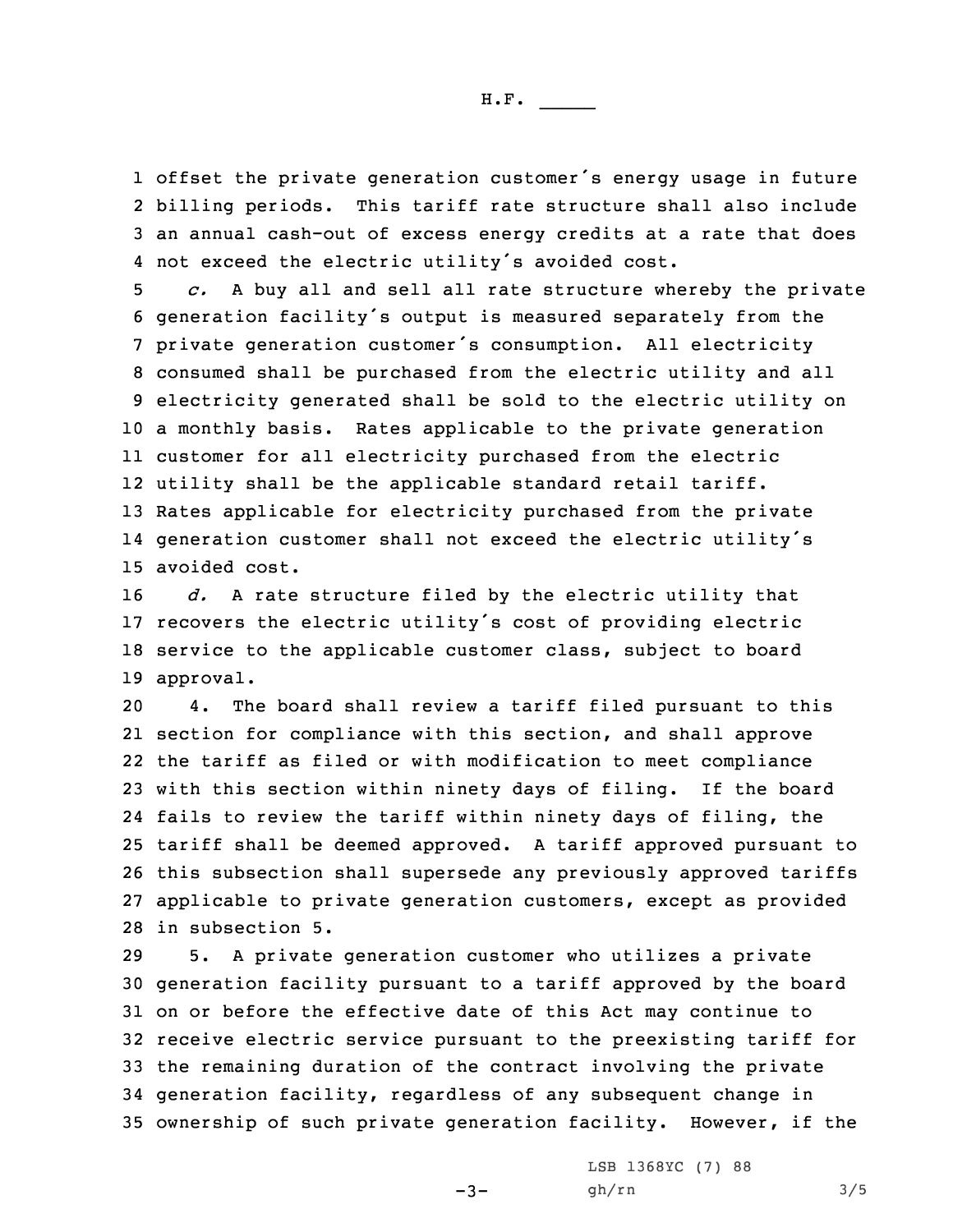H.F. \_\_\_\_\_

 private generation customer terminates electric service with the electric utility, the preexisting tariff shall no longer apply and the private generation customer shall be required to receive electric service pursuant to <sup>a</sup> tariff approved pursuant to subsection 4, provided that the electric utility filed such tariff with the board.

## EXPLANATION

8 **The inclusion of this explanation does not constitute agreement with** <sup>9</sup> **the explanation's substance by the members of the general assembly.**

10 This bill establishes new Code section 476.49, relating to 11 electric utility rates and infrastructure support options for 12 private generation customers.

 The bill defines "private generation customer" to mean an electric utility customer who utilizes <sup>a</sup> private generation facility. "Private generation facility" is defined as an alternate energy production facility that is owned, leased, operated by, or operated on behalf of <sup>a</sup> private generation customer and whose production of electricity is used to offset <sup>a</sup> portion or all of the customer's electricity bill or usage that would otherwise be purchased from an electric utility.

21The bill provides that the general assembly recognizes the importance of electric utility infrastructure, including generation, transmission, and distribution systems, to provide electric service to all customers in Iowa. The general assembly also recognizes that tariffs are traditionally designed for the provision of full electric service to customers, not taking private generation into account. The bill specifies that it is the intent of the general assembly to require private generation customers to pay their share of costs of electric utility infrastructure, and to provide such customers with options to pay their share of costs.

 The bill allows rate-regulated electric utilities to file tariffs with the Iowa utilities board applicable to any private generation customer who utilizes <sup>a</sup> private generation facility installed on or after the date <sup>a</sup> tariff is approved pursuant

 $-4-$ 

LSB 1368YC (7) 88 gh/rn 4/5